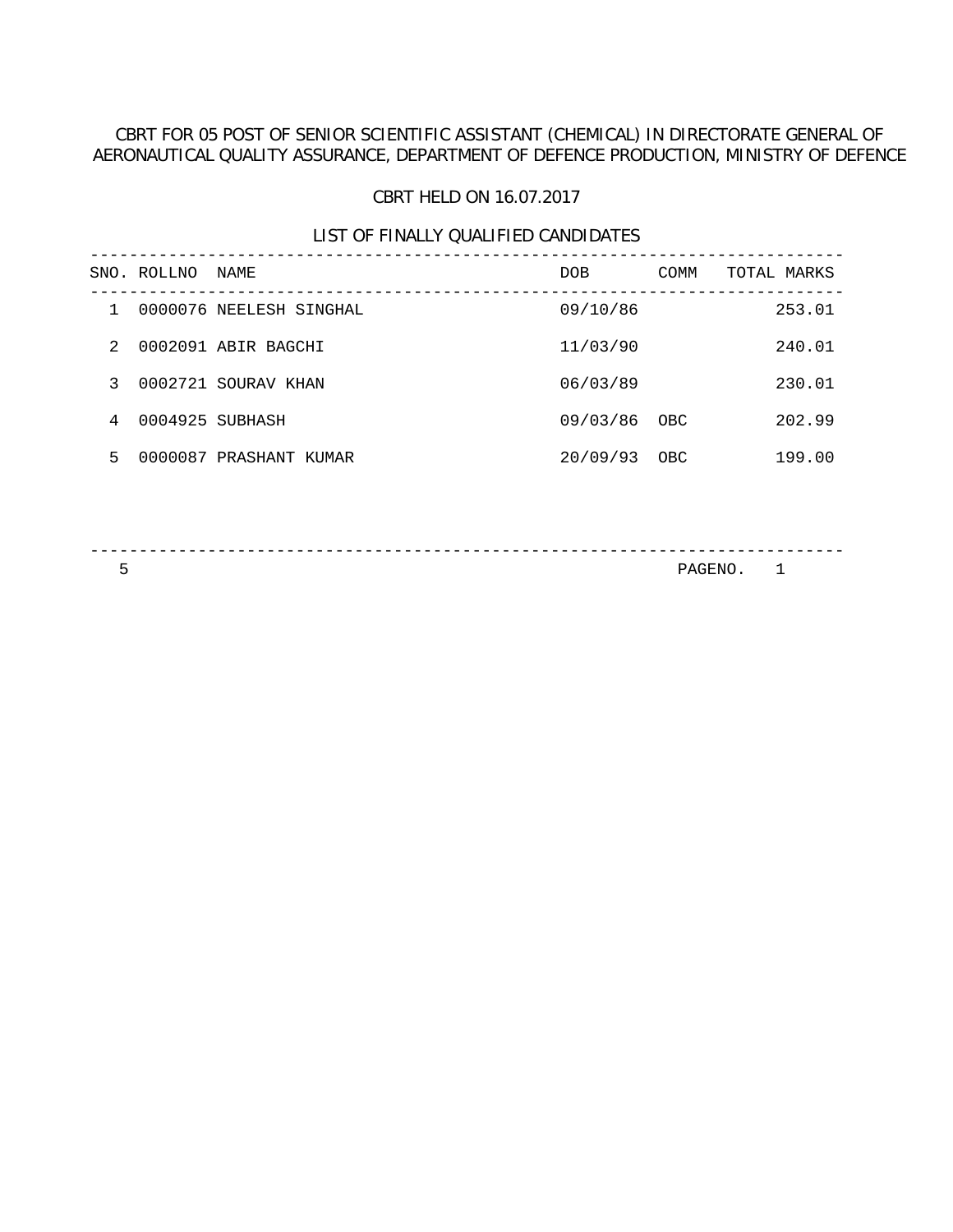# CBRT FOR 05 POST OF SENIOR SCIENTIFIC ASSISTANT (CHEMICAL) IN DIRECTORATE GENERAL OF AERONAUTICAL QUALITY ASSURANCE, DEPARTMENT OF DEFENCE PRODUCTION, MINISTRY OF DEFENCE

#### CBRT HELD ON 16.07.2017

### LIST OF CANDIDATES IN RESERVE PANEL

|               | SNO. ROLLNO | NAME                   | DOB.     | COMM | TOTAL MARKS |
|---------------|-------------|------------------------|----------|------|-------------|
| 1             |             | 0004501 NAYUESH SHARMA | 01/11/89 |      | 228.99      |
| $\mathcal{L}$ |             | 0001215 RAJAT SHARMA   | 12/06/93 |      | 214.00      |
| 3             |             | 0004137 MRINMOY GARAI  | 10/05/86 | OBC  | 197.00      |
| 4             |             | 0000861 DEEPAK GUPTA   | 28/01/90 | OBC  | 188.01      |
|               |             |                        |          |      |             |
|               |             |                        |          |      |             |

4 PAGENO. 1